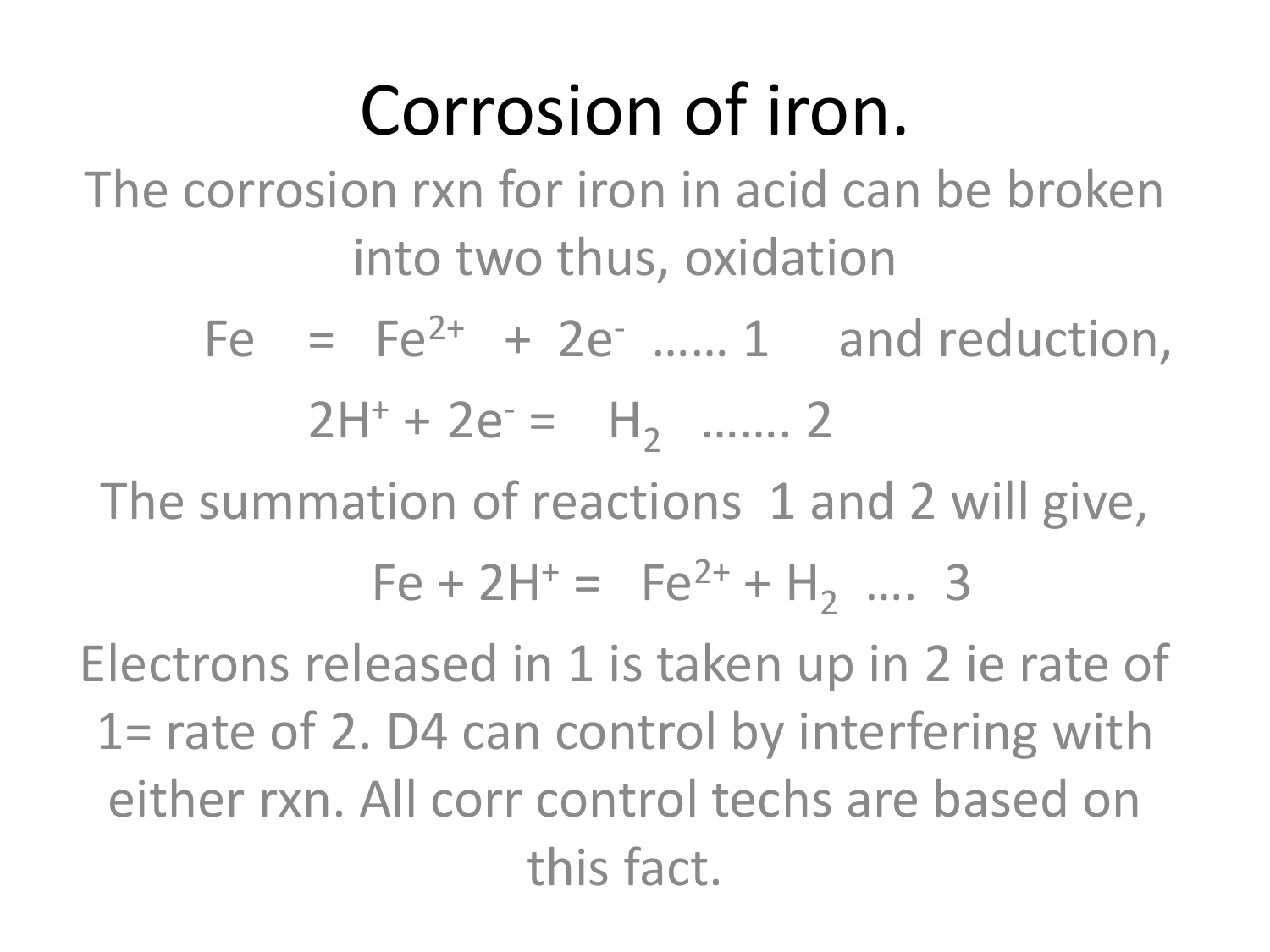# Cathodic protection

- Draw E/logi diagram.
- Raise  $E_{\text{cor}}$  to A, Fe dissolves more ie anodic rxn increases, cathodic rxn decreases.
- Flood corroding surface with electrons ie depress  $E_{cor}$  to B, anodic rxn decreases, & cathodic rxn increases.
- Depress  $E_{cor}$  further to  $E_{fo}$  iron will not corrode.
- This is the principle of CATHODIC PROTECTION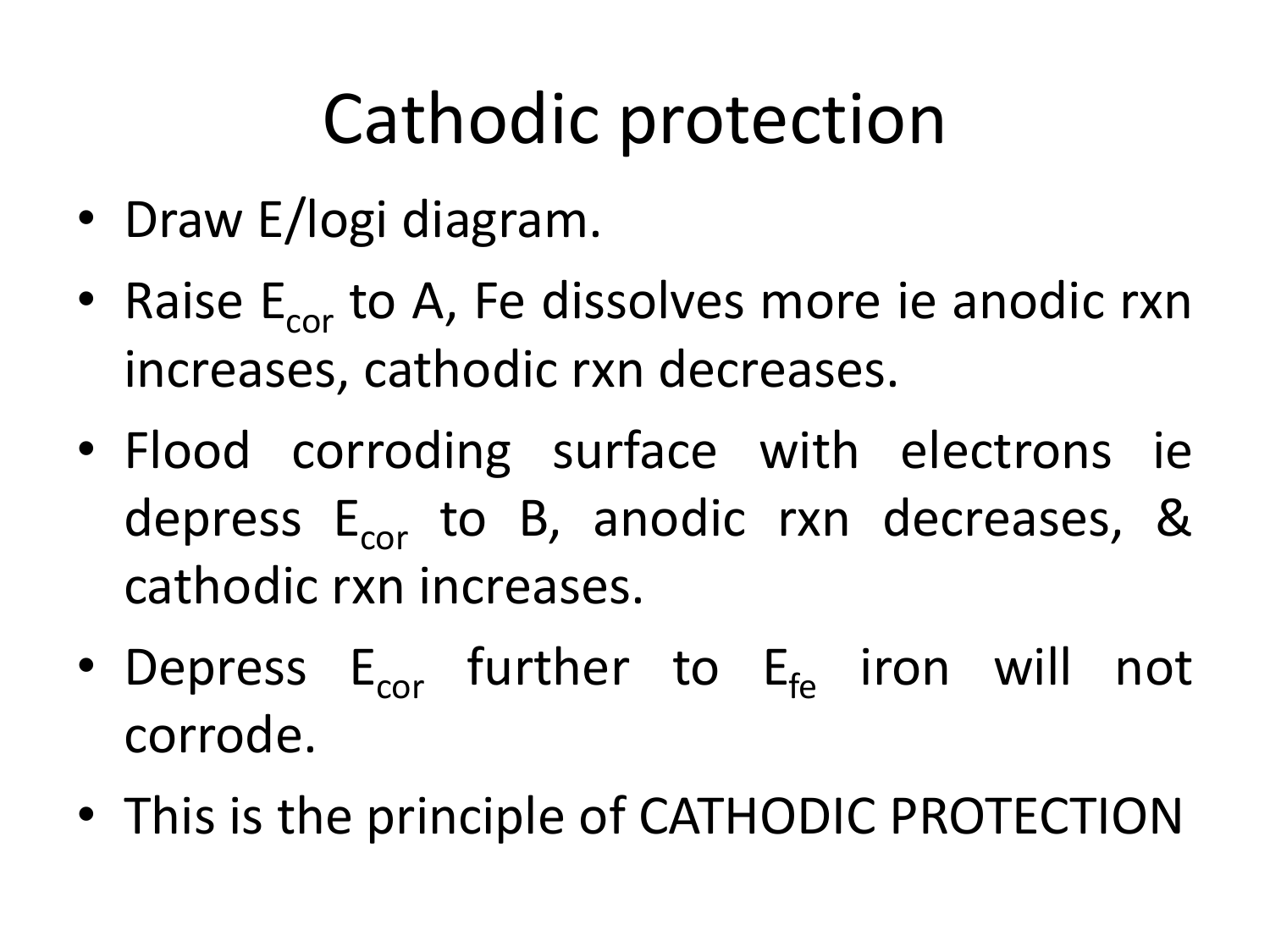## Overprotection

• However, lowering of the potential below  $E_{F_{P}}$  leads to over protection. Such is of no benefit in as much as corrosion control is concerned. In addition, a greater expenditure on current than required for full protection is needed.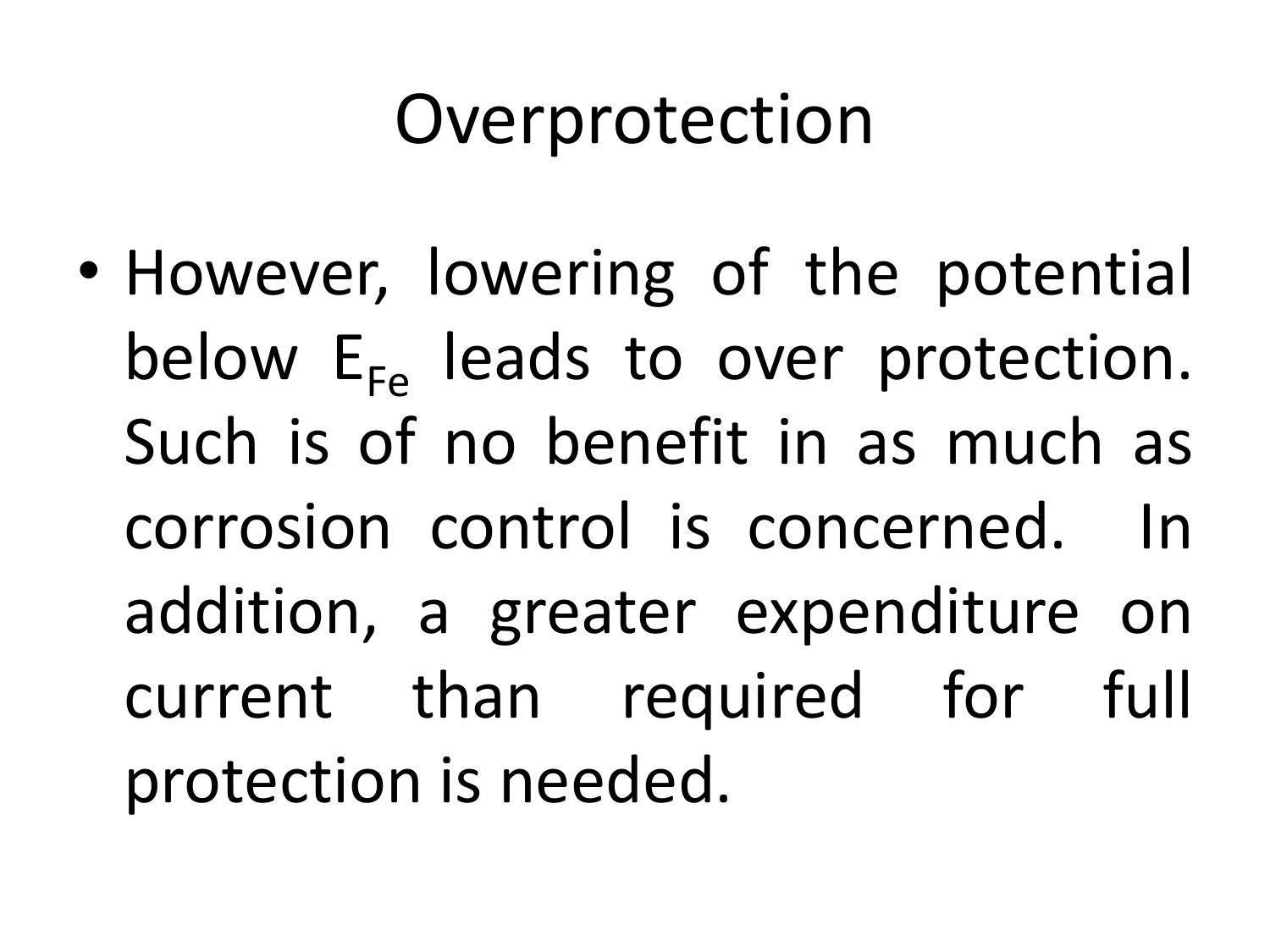## Cathodic protection & coatings

• Usually, cathodic protection is used in conjunction with coatings. In such instance, the current demand for protection is low. While the coating affords the majority of the protection, current from the cathodic protection system protects flawed and damaged regions of the coatings where the bare metal is exposed to the corrosive environment.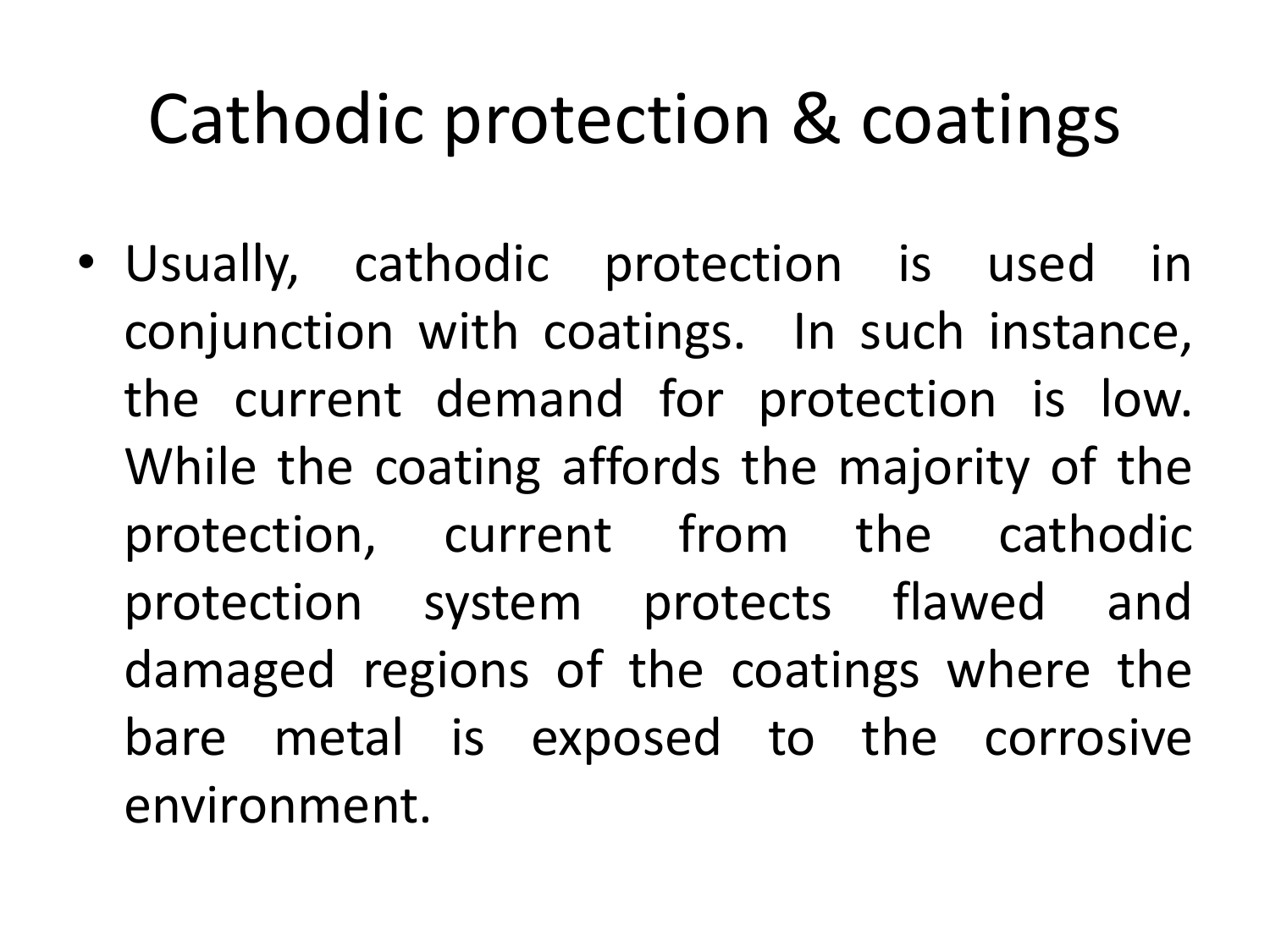# Powerful tools in corrosion control

- As the coating deteriorates with time in service, the cathodic protection is activated to provide more current to protect the damaged regions. Thus, the conjoint use of coatings and cathodic protection is an eminently powerful tool in corrosion control.
- The rates of both cathodic reactions i.e. hydrogen evolution and oxygen reduction, are increased during cathodic protection.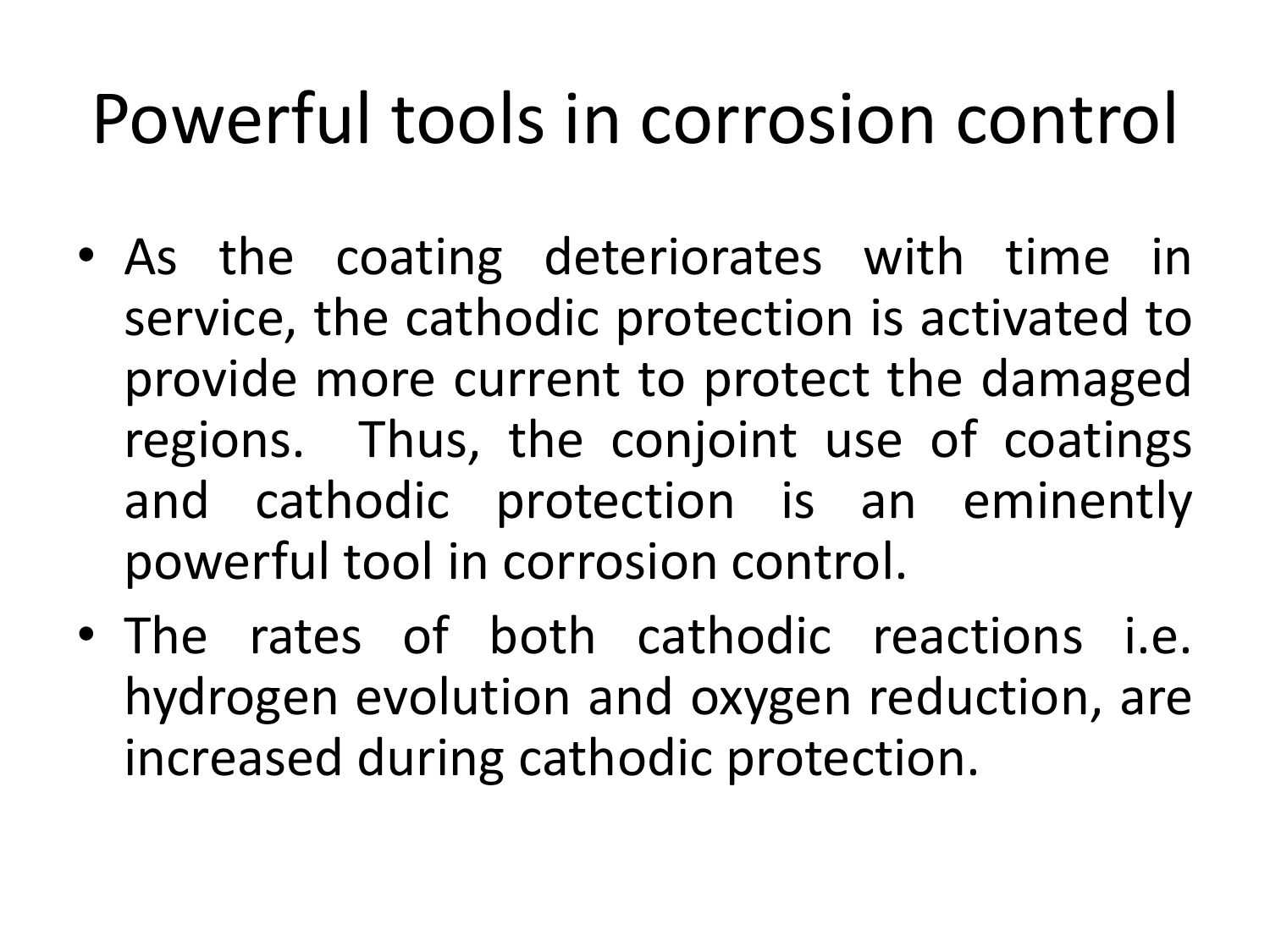# Avoidable problems with CP & **Coatings**

- Since rates of both cathodic rxns increase, the environment becomes more alkaline.
- D4 avoid use of alkyds & oil based paints. They are saponified by alakalis. Instead use epoxy coatings and bituminous paints.
- when hydrogen evolution is the cathodic reaction. Rxn takes place on the bare metal at holidays in the coatings. Rapid evolution of hydrogen during over-protection can cause the coating to be blown off, thus creating larger regions to be cathodically protected.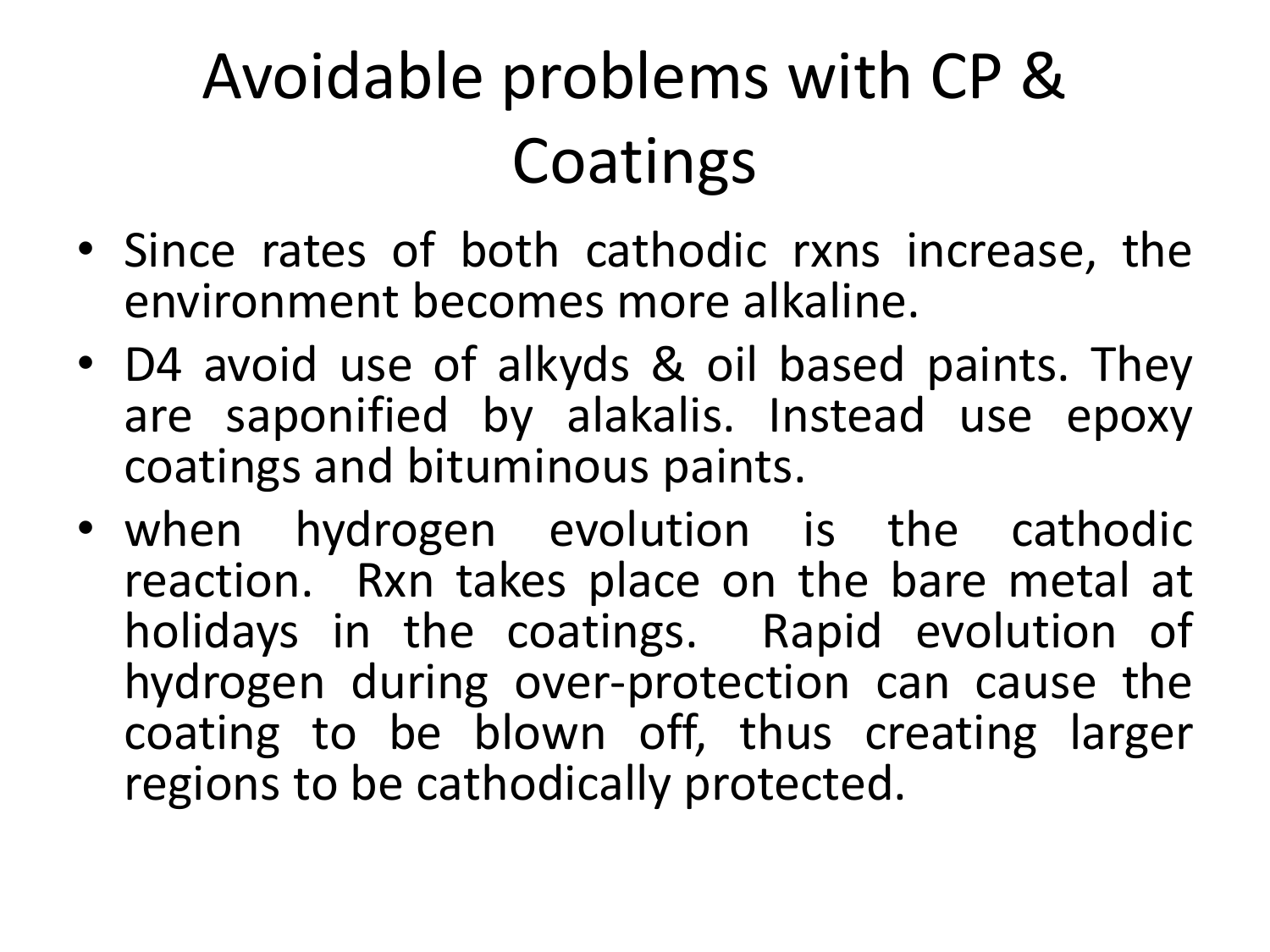## More associated problem

• In high strength steels, hydrogen generated on such surfaces may enter into the metal causing what is known as hydrogen embrittlement. These problems only occur when the cathodic protection is badly designed or during an over enthusiastic operation of the system which normally leads to wasteful over-protection.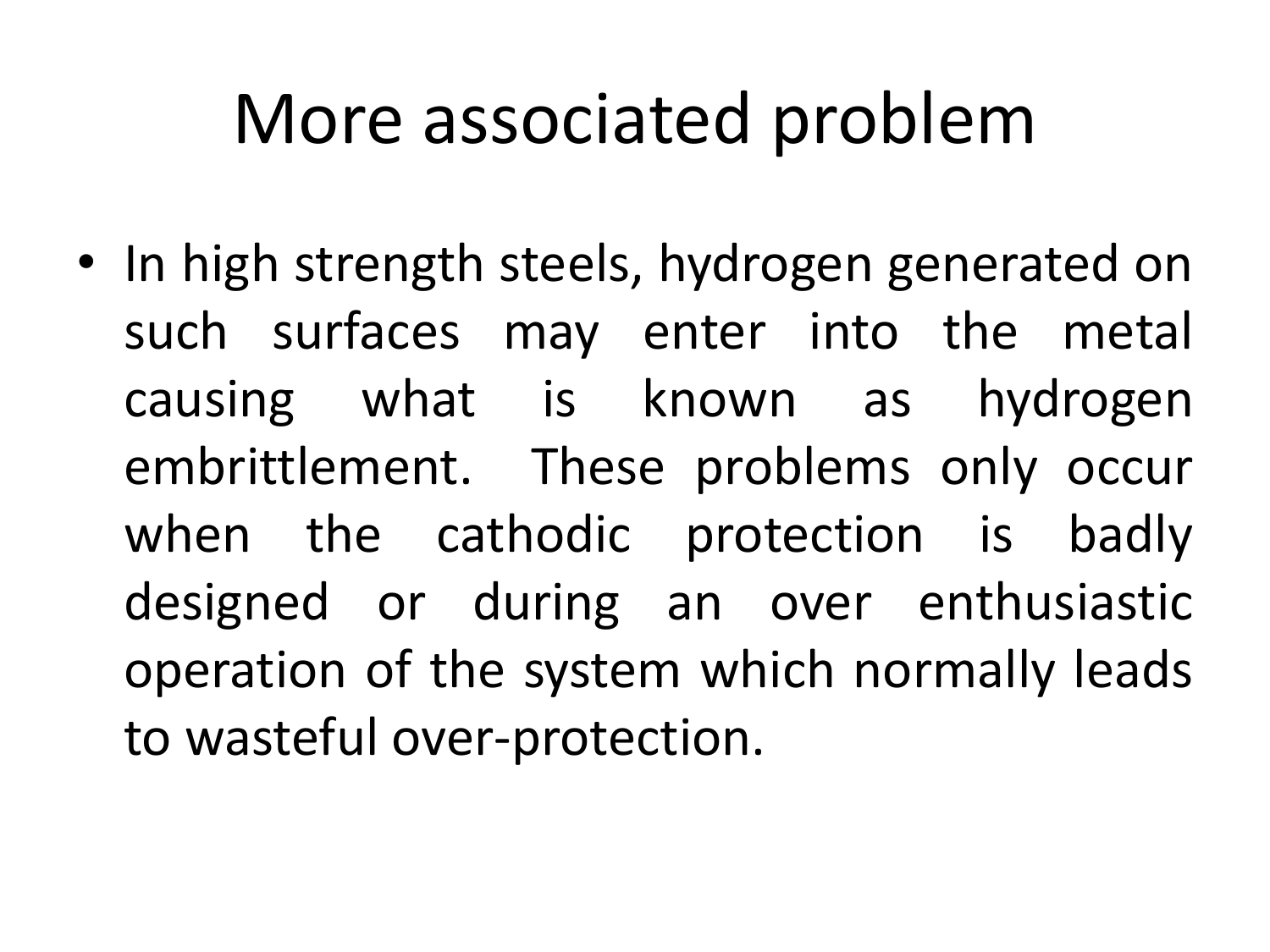# **Metals that can be Cathodically Protected.**

- Noble metals- do not corrode. No need
- All other metals in use where there are electrolytic conducting media can be cathodically protected even in de-aerated environments.
- Passive-base metals e.g, stainless steel and aluminium & its alloys- can be cathodically protected as well.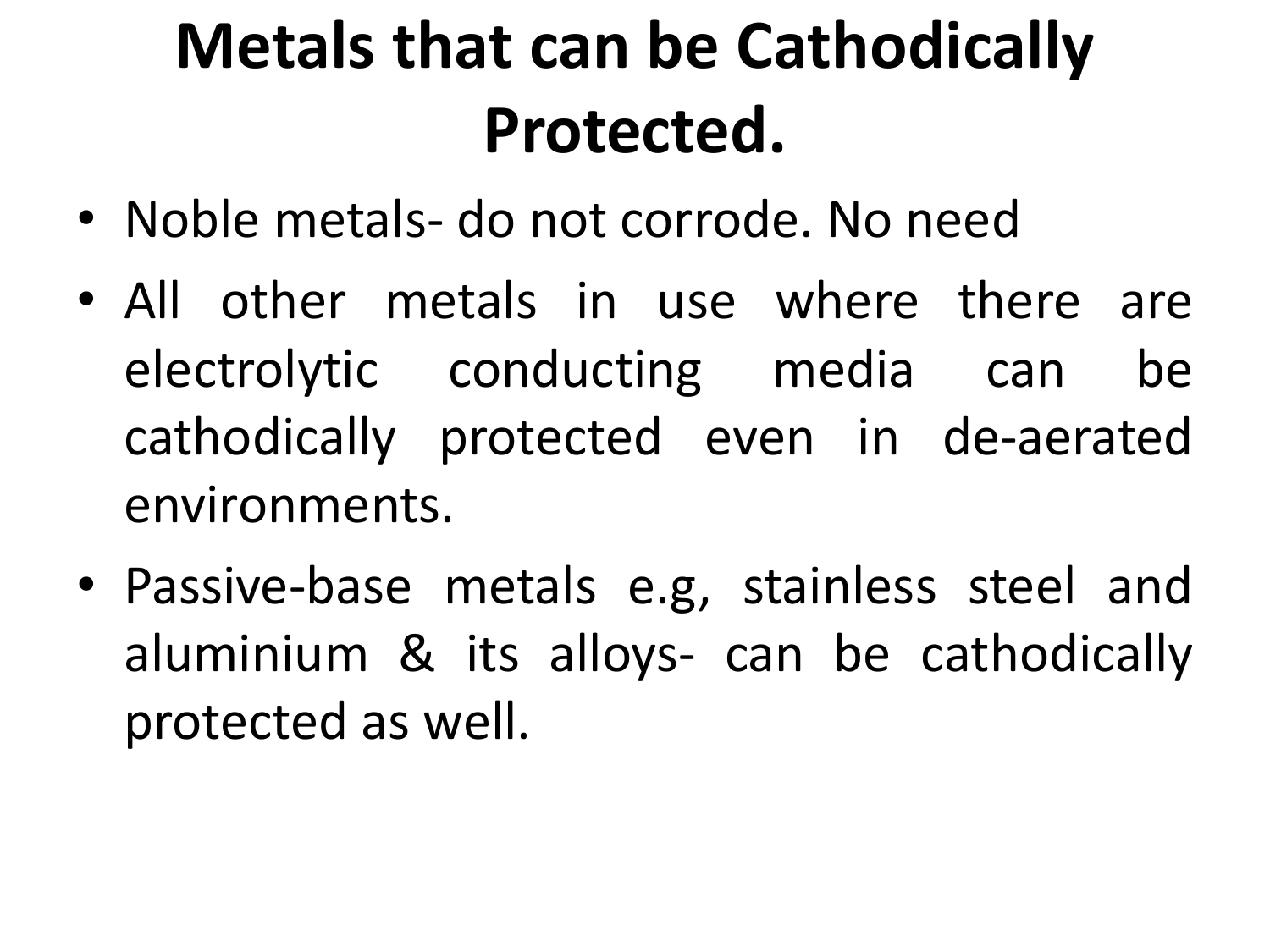#### Environments where Cathodic Protection is Applicable

- Aqueous environments i.e. electrolytic conducting environments. For example, structures in sea water such as piers, jetties, pipelines, production platforms, ships.
- Process fluids in chemical plants and cooling water systems. Cathodic protection will not be useful in strong acids.

Soils – Buried pipelines, piling of buildings etc.

• In all cases cathodic protection can be used to protect against general, microbial, stress corrosion cracking, pitting, and cavitations etc.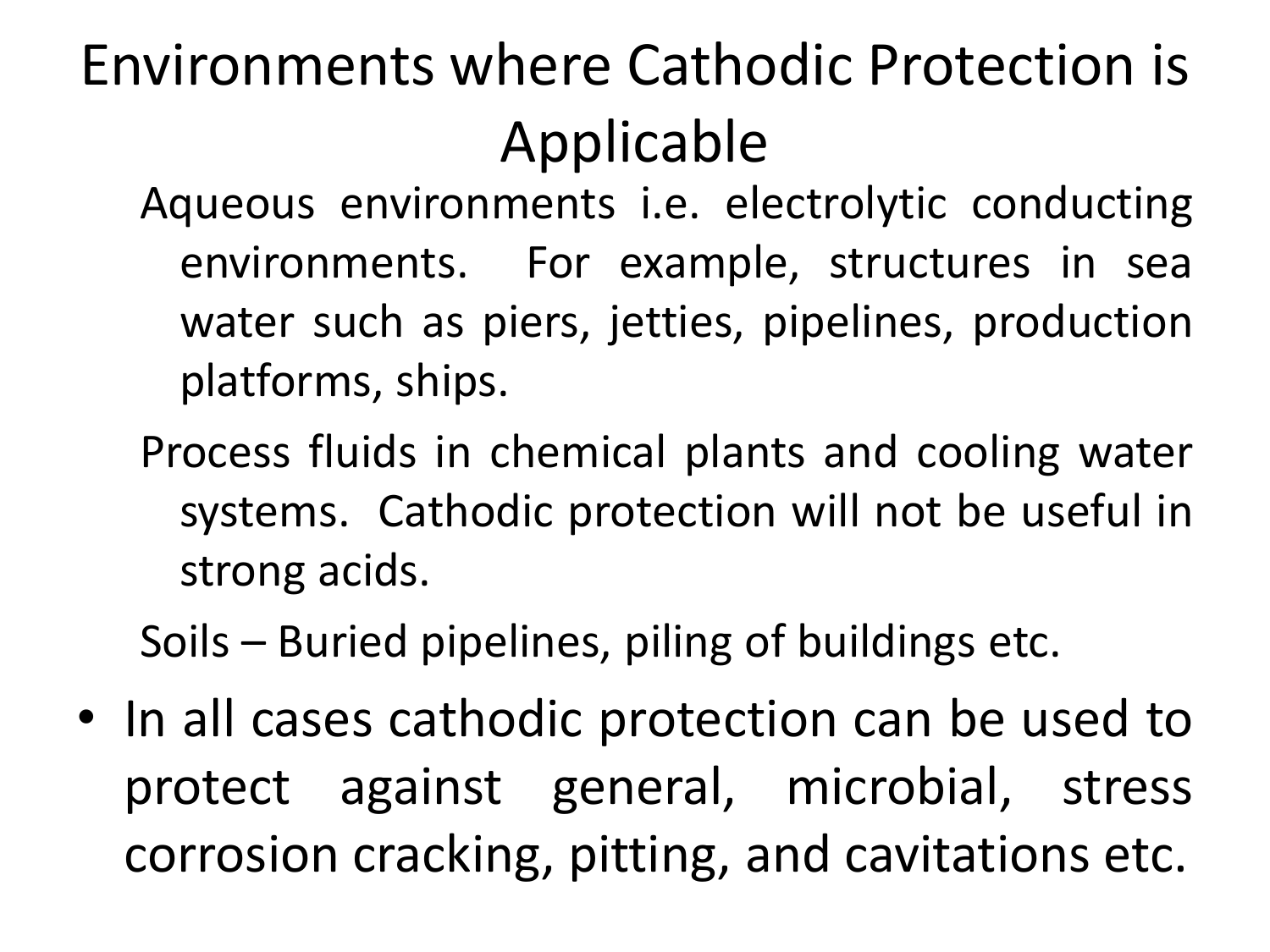# Application of cathodic protection

- Two methods: Impressed current technique and sacrificial anode method.
- Impressed current- the current is forced in, or impressed through an auxiliary anode from an external source of power.
- Sacrificial anode- practical use of Galvanic corrosion.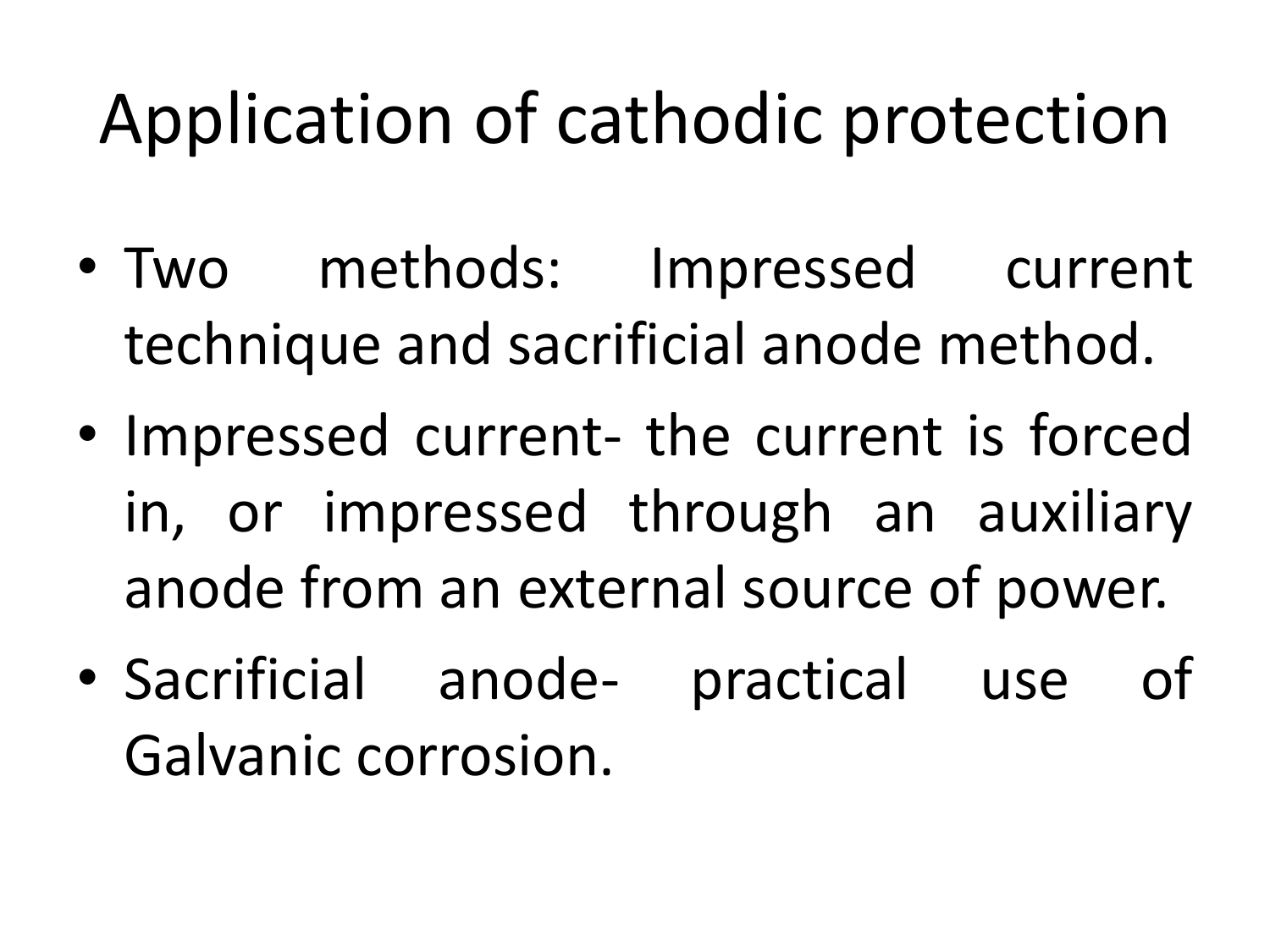### Impressed current

- The current is delivered to the structure in this technique from a dc power source through an auxiliary anode.
- Structure will act as a cathode in the cell formed and, in the presence of an anaerobic aqueous environment will sustain the hydrogen evolution reaction.
- If the solution is aerated, the reduction of oxygen becomes possible and may occur in place of, or together with the hydrogen evolution reaction depending on the potential to which the structure is depressed.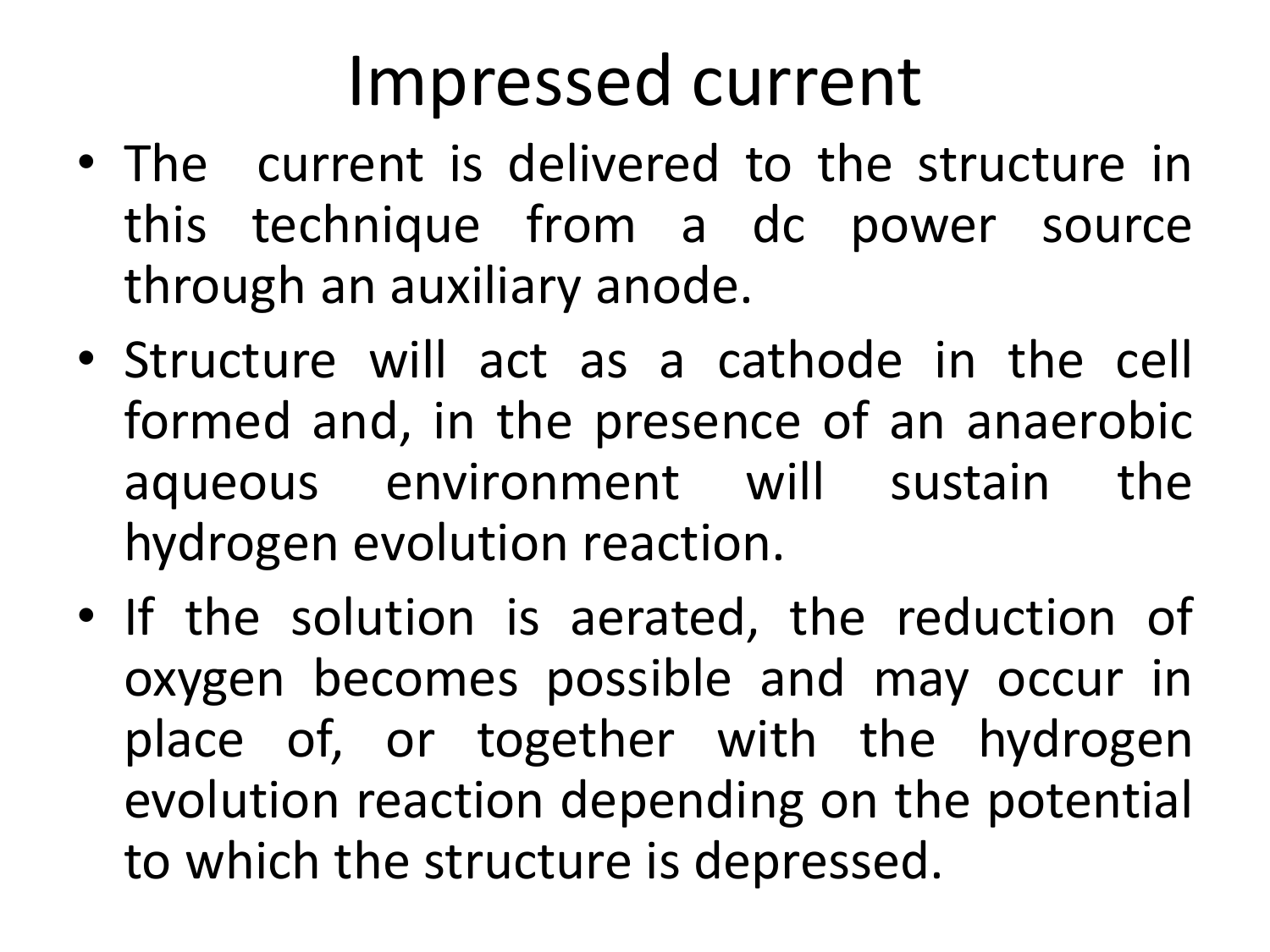# Anodic Rxns for impressed current

- Auxiliary electrode will become an anode in the cell. If this electrode is a base metal then the anodic reaction will be:  $M \triangleq M^{n+} + ne^{-}$  the electrode will be consumed steadily.
- a noble metal or electrochemically inert, but electrically conducting material, oxidation of the environment will occur in preference. Thus, in water the reaction will be:
- $2H_2O \quad \Leftrightarrow \quad O_2 + 4H^+ + 4e^- \quad \text{or in brine possibly,}$
- 2Cl<sup>-</sup>  $\qquadqquad \oplus$  Cl<sub>2</sub> + 2e<sup>-</sup>
- In either case the electrode will not normally be consumed.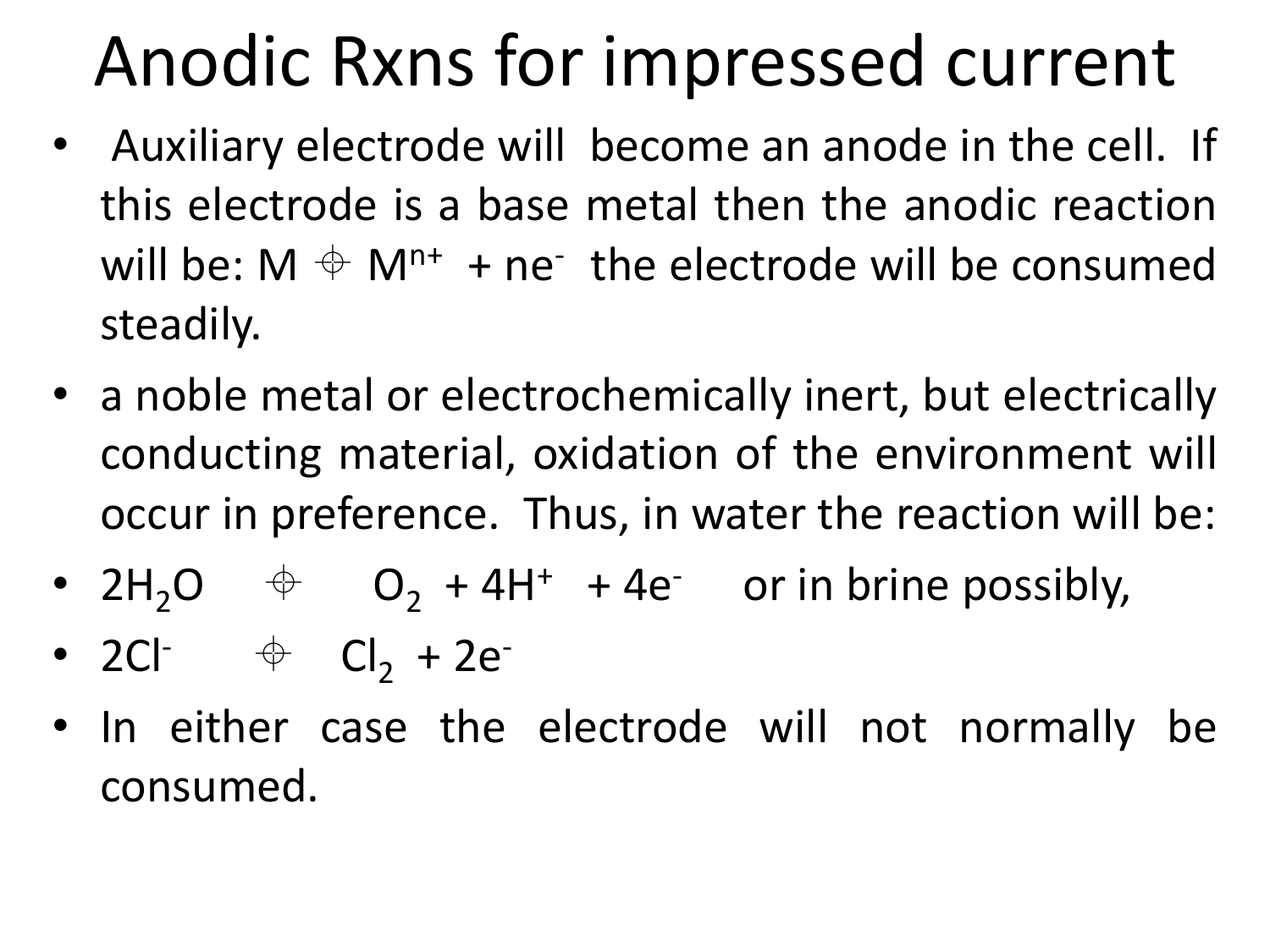# Disadvantages

- Consumable electrodes are cheap (scrap iron may be used for example)
- must be replaced at intervals
- they contaminate the environment with dissolution products,
- they cannot sustain high current densities and must therefore be rather bulky.
- These disadvantages may be avoided by the use of non-consumable electrodes (silicon-iron, leadantimony-silver, platinum-titanium or platinumtantalum), but with an unavoidable increase in first cost.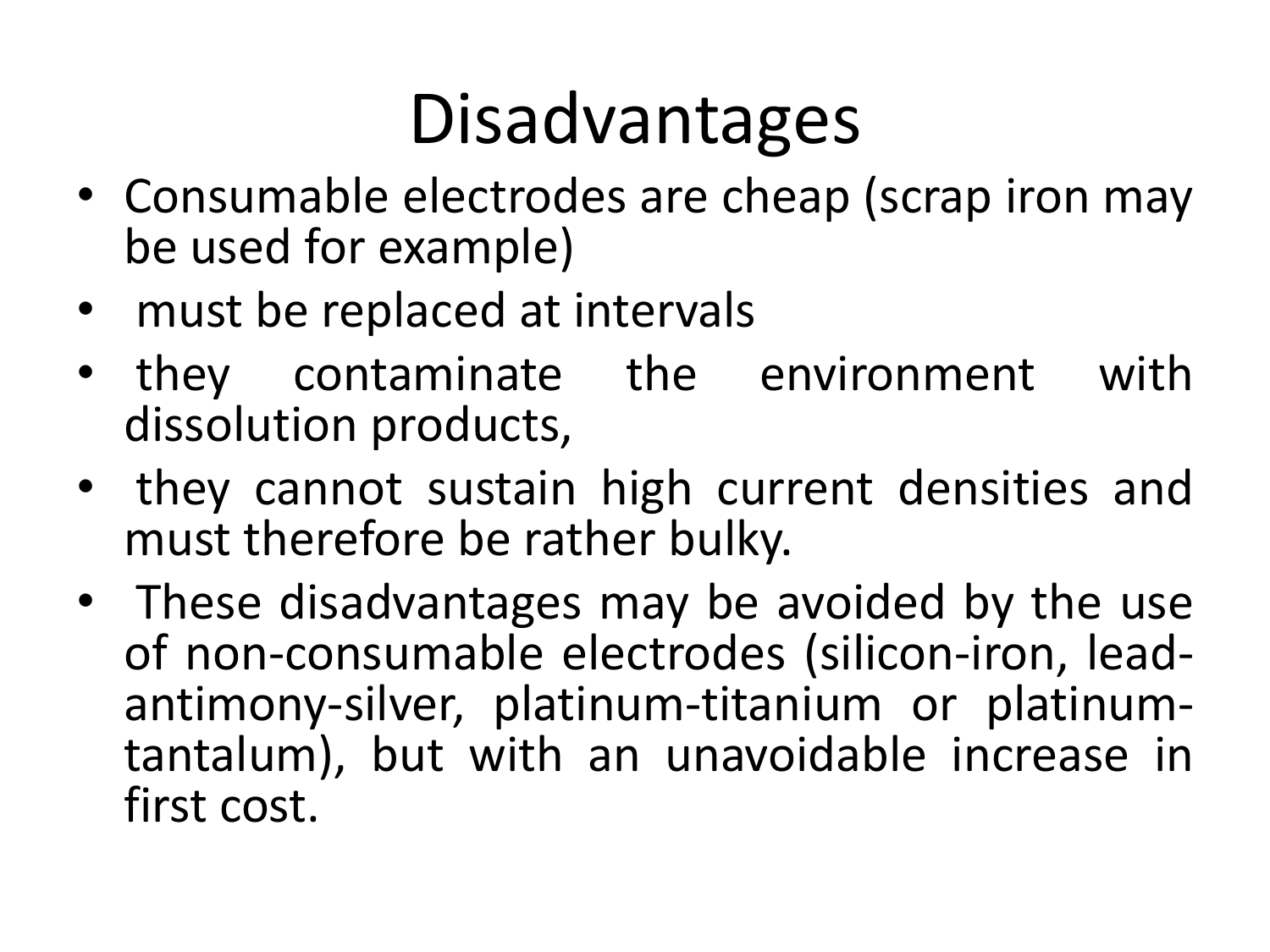### Magnitude of driving voltage

- magnitude of the driving voltage required from the dc source depends on a number of factors, including:
- conductivity of the environment
- the area of structure to be protected
- the nature of the electrode reaction at the auxiliary electrode
- the resistance of the auxiliary electrode.
- In most cases, conductivity is the controlling factor, and the electrode reaction of least importance. Clearly, if the environment does not have reasonable conductivity large IR (or voltage) drops will occur creating the need for a high driving voltage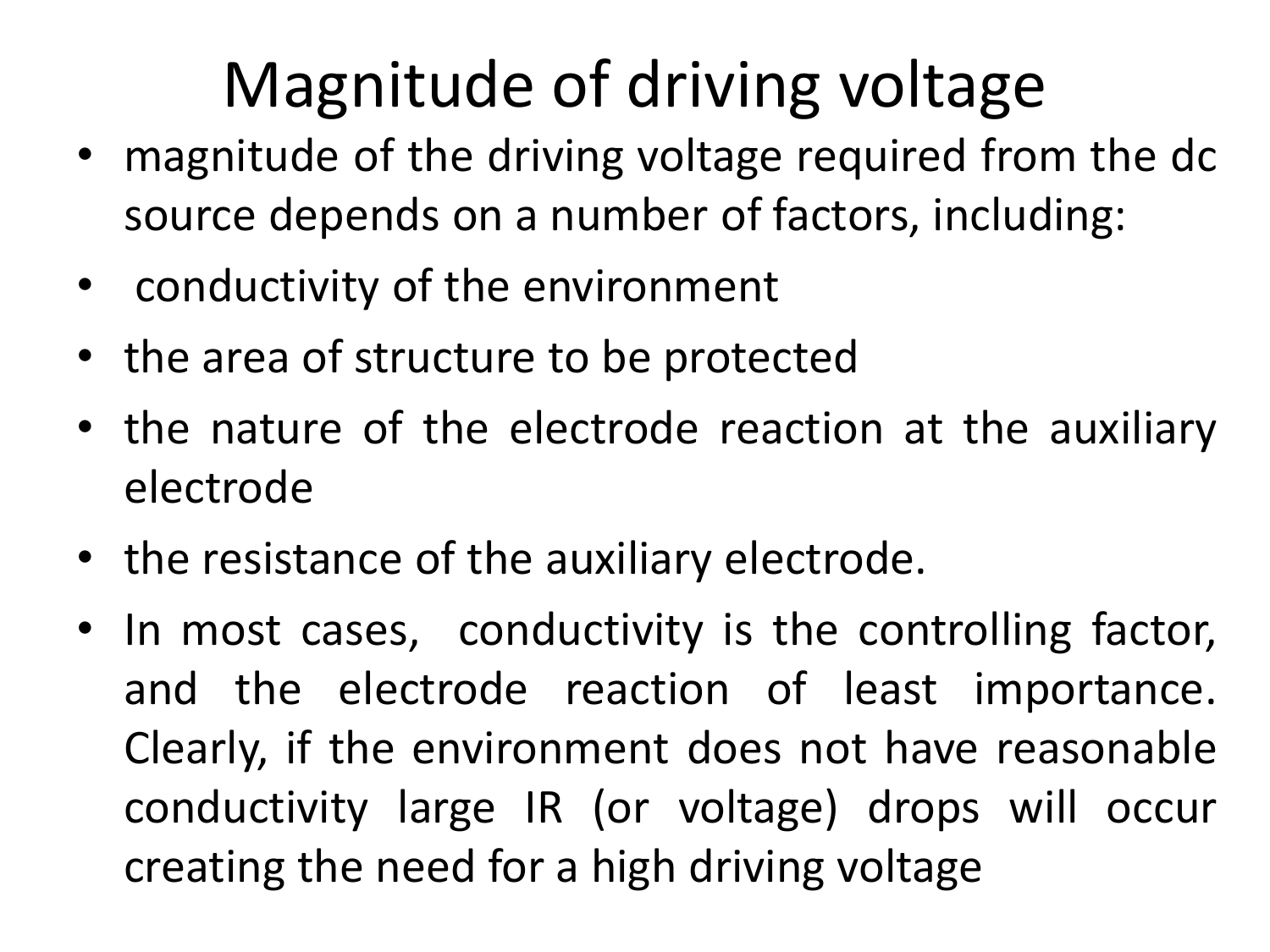# Sacrificial anode

- Galvanic cell is formed between the structure and the sacrificial anode in which electrons pass spontaneously from the latter to the former. Thus the source of the electrons (the sacrificial anode) must have a more negative electrode potential than the structure.
- When sacrificial anode is attached to the structure, which now bicoms the cathode will sustain the hydrogen evolution and/or the oxygen reduction reaction.
- The anode dissolves and may be said to be scarified in favour of protecting the structure.
- Hydrogen evolution will usually only occur when magnesium alloy anodes are used.